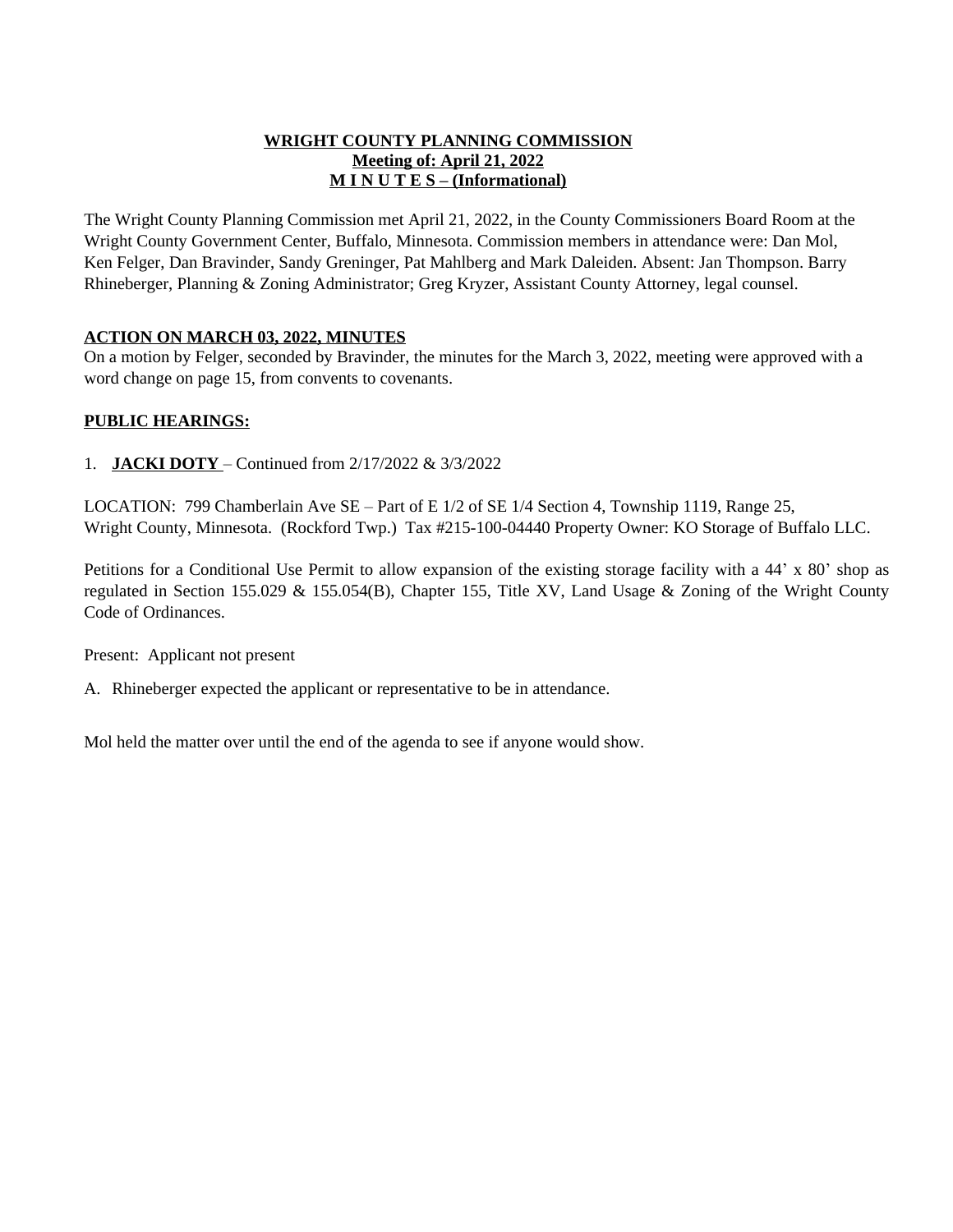### 2. **DANIEL JARVIS –** New Item

LOCATION: 6858 Ames Avenue NW - NW  $\frac{1}{4}$  of NE  $\frac{1}{4}$  & Gov't Lot 1, Section 36, Township 121, Range 26, Wright County, Minnesota (Black Lake – Maple Lake Twp.) Tax # 210-100-361200 Property Owner: Jarvis Living Trust

Petitions to amend an existing subdivision Conditional Use Permit to slightly alter the lot lines for a shared driveway on the north two lots with an easement as regulated in Section 155.029, 155.047 & 155.057 Chapter 155, of Title XV Land Usage of Wright County Code of Ordinances & Chapter 154, Subdivision Regulations.

Present: Daniel Jarvis

- A. Rhineberger maps showing the existing subdivision property lines and close up of shared driveway location were displayed. In 2001 61-acre property was rezoned AR, with a 4-lot being approved in 2021. Applicant is looking for an amendment to allow for a shared driveway easement on the north 2 lots. As part of the 2021 subdivision approval the southern 2 lots were required to have a shared driveway. During the subdivision discussion there was some concern presented by Maple Lake Township regarding site distance issues for the northern lots. The shared driveways will have 33 x 66-foot easements on each side of the common property.
- B. Jarvis the property lines change slightly in the middle of the parcels. Mol this will help ease some of the sight lines. Jarvis – yes, the slight movement should help with the view by the hill.
- C. Rhineberger Township did approve. Town Board Member Neumann did submit his own response stating this will be much better for sight distance.
- D. Bravinder moved to approve an amendment to the conditional use permit for a four lot un-platted subdivision in accord with the survey completed by Webb Surveying LLC., dated 8/13/2021, revisions dated 3/9/22; Project No. 20097, with the following conditions: 1) An access permit will need to be obtained from the Township prior to construction, noting that Lots A and B, and Lots C and D will have shared driveways. Access easements (legal descriptions) will need to be recorded for the shared driveways at the time of sale or prior to sale; 2) All conditions listed on the previous approval will remain in full force and effect. Mahlberg seconded the motion.

VOTE: CARREID UNAMIMOULSY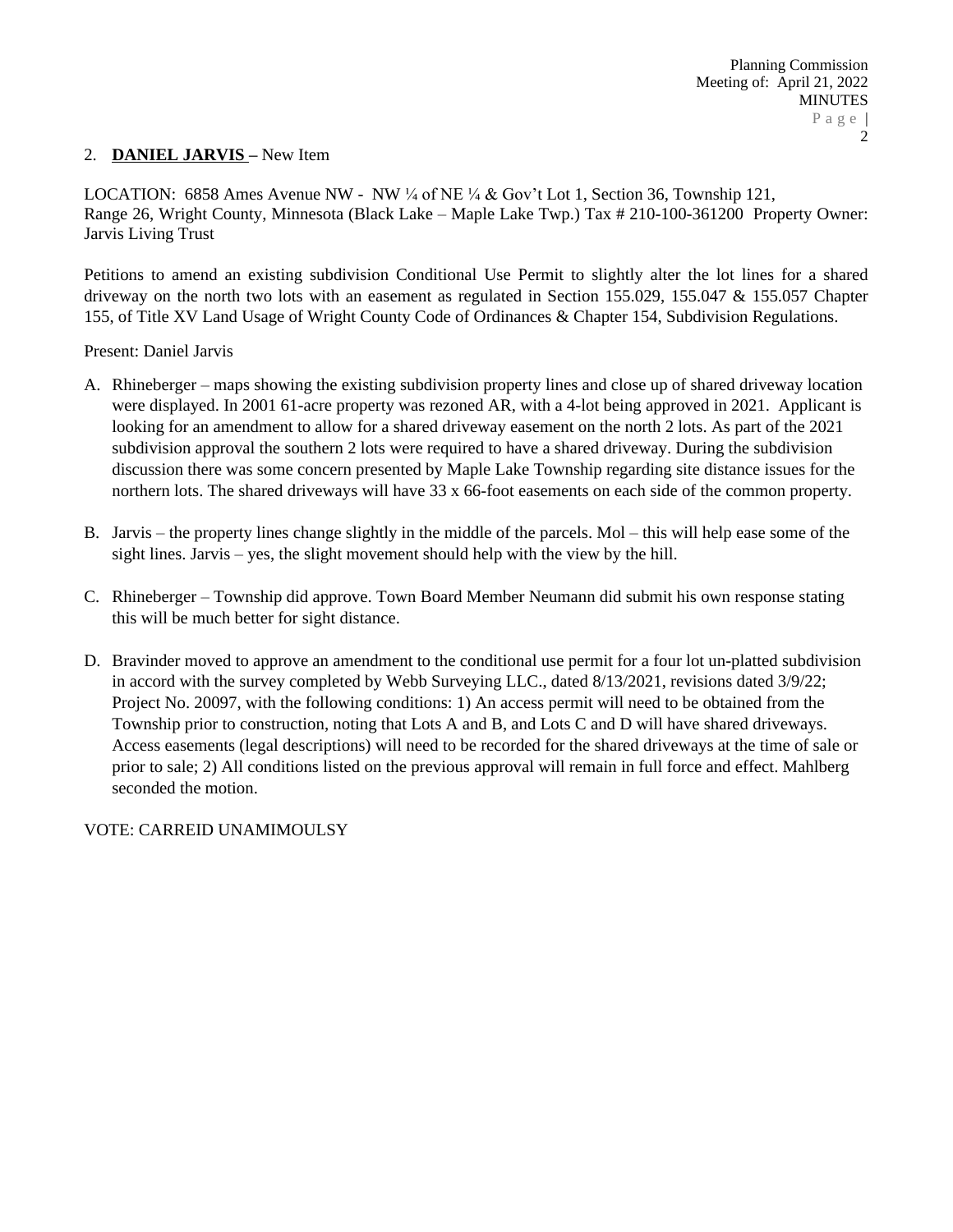# 3. **KYLE ASHWILL –** New Item

LOCATION: XXXX QUIMBY Ave SW - Approx. 47 acres being described as Part of N 1/2 of the NW ¼ lying south of the railroad, Section 33, Township 119, Range 28, Wright County, Minnesota. (Cokato Twp.) Tax #205-000-331200 & -331204 Property Owner: APP Properties, LLC

Petitions to rezone from AG General Agricultural to I-1 General Industry District as regulated in 155.027, 155.028 & 155.055 Chapter 155, of Title XV Land Usage of the Wright County Code of Ordinances.

Present: Applicant not present

- A. Rhineberger request is to rezone from General Agriculture to Industrial. In the past few days, an issue was presented that needs to be resolved with the applicant, City of Cokato, and Township. The applicant did sign a request to withdraw, but instead he would like to rescind the withdrawal and continue the item to allow time for further discussions with the appropriate parties. The City replied with a comment that this property is in the Transition Area and they will be annexing the property. If the property is annexed there is no reason for this Board to make a determination. There are agreements and other items that need to be worked out before the annexation takes place. Reasonable to continue the item to allow time for the applicant to work through some questions and determine if annexation is the route that will occur.
- B. Mahlberg questioned if the item would be continued to the May  $12<sup>th</sup>$  meeting or later. Rhineberger Commission member Bravinder is a member of the Township Board, would defer to him to address the timing. Kryzer – concerned with the M.S. 15.99. Rhineberger – the 60-day deadline is 5/28/2022 and the 120-day deadline is 7/27/2022. Kryzer – if the Commission wants to do a site inspection and the hearing is continued to June that will be pushing the 120-day deadline. Mahlberg – continue to the 5/12/2022 meeting and at that time the applicant can sign the M.S. 15.99 waiver.
- C. Bravinder spoke with the applicant at the end of the day and there were some processes and assumptions from his conversation with the City that were not accurate. Details need to be ironed out before moving forward. Encouraged the continuation of the meeting.
- D. Mahlberg questioned if action needed to be taken on the rescinding of the withdrawal request. Rhineberger no motion needed.
- E. Mahlberg moved to continue the hearing at the applicant's request to the May 12, 2022, meeting. Daleiden seconded the motion.

VOTE: CARREID UNAMIMOULSY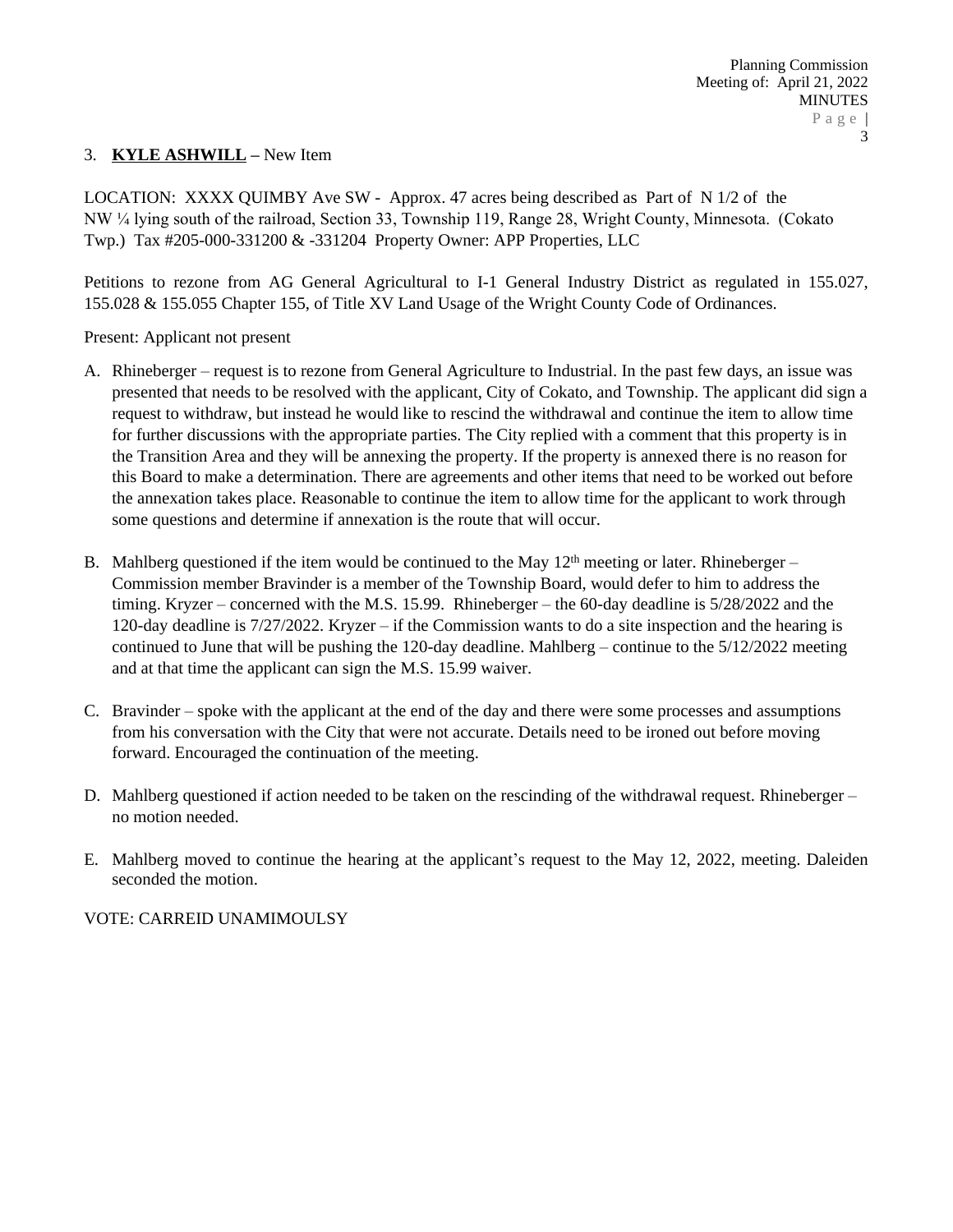### 4. **SHAWN NOLAN–** New Item

LOCATION: 3109 County Road  $3 NW - S$  50 ft. of the E 150 ft of S 1-2 of SE of SW Section 15, Township 120, Range 28, Wright County, Minnesota. (French Lake Twp.) Tax #209-000-153402 Property Owner: Delores E. Nolan 2006 Rev Trust

Petitions for a Conditional Use Permit to allow an office for wholesale auto sales in the existing building as regulated in Section 155.029 & 155.054(B), Chapter 155, Title XV, Land Usage & Zoning of the Wright County Code of Ordinances.

Present: Shawn Nolan

- A. Rhineberger displayed the location map. The property is roughly 7,500 sq. ft. zoned B-2 General Business, with an existing Conditional Use Permit for a beauty shop, granted in 1987. In the Land Use Plan as Commercial. The request is to convert the existing building into an office for wholesale auto sales. Not a lot will be done to the site. The property is on a holding tank. The business plan states strictly for office space with the vehicles stored elsewhere. Approval from Township was received. No other comments were submitted.
- B. Nolan no additional comment.
- C. Daleiden questioned what type of licensing would be held. Nolan wholesale license. Daleiden what are requirements for that license? A rental company would be required to have so many parking spaces or other requirements. Nolan – this is wholesale not a retail license. Strictly buy and sell vehicles from dealers with no vehicles stored on site.
- D. Felger this does not fall under Commercial Zone as permitted use? Rhineberger nothing falls under a permitted use in the Commercial Zone.
- E. Mahlberg moved to approve a Conditional Use Permit for a wholesale auto sales office with the condition that, due to the size of the property, vehicles, other than limited personal vehicles, cannot be stored on the site. Seconded by Greninger.

VOTE: CARREID UNAMIMOULSY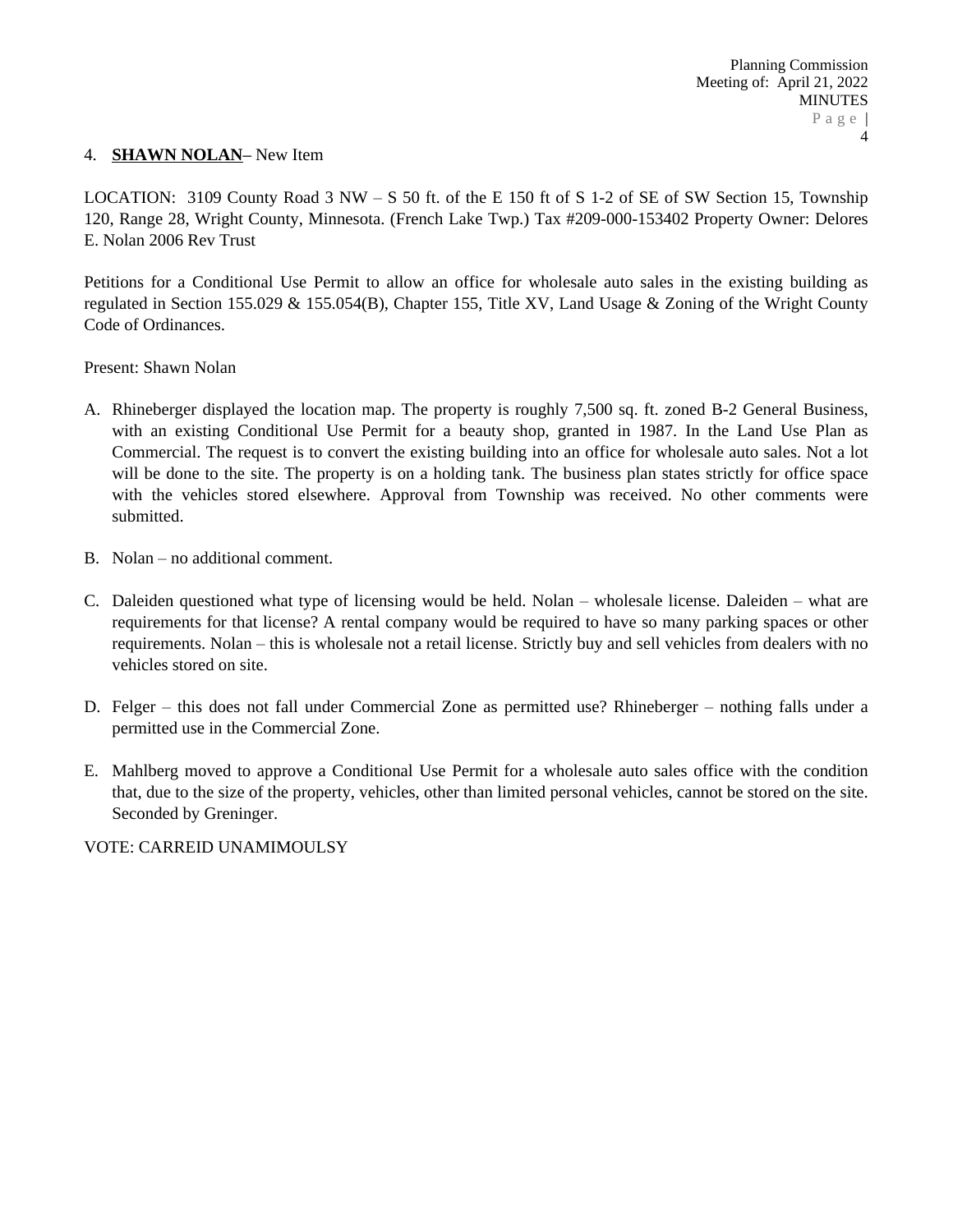# 5. **KAYLA BARTHEL –** New Item

LOCATION: XXXX CR 3 & 37 NW - Approx. 1.5 acres being described as Part of SE 1/4 of SW 1/4, Section 15, Township 120, Range 28, Wright County, Minnesota. (French Lake Twp.) Tax #209-000-153410 Property Owners: William Lantto & Ashley Lantto

Petitions to rezone from B-1 Highway Business District to B-2 General Business District as regulated in 155.028 & 155.054 Chapter 155, of Title XV Land Usage of the Wright County Code of Ordinances.

Present: Kayla Barthel

- A. Rhineberger displayed the location map along with the current zoning and Land Use Plan. The parcel was rezoned in 2021 to B-1 Highway Business and is designated in the Plan as Commercial. The request is to rezone the property from the B-1 to B-2 General Business, for the operation of a liquor store. This rezoning request is the first of three hearings for the applicant. Because the property is smaller in size with a County Road on two sides, the applicant will need to go through the variance process for the setback to the roads. If Board of Adjustment approves the variances, the applicant would be back before this Commission regarding the CUP. Town Board approves.
- B. Barthel had no additional comment.
- C. Felger based on the narrative and plans has concern with the coverage of the lot. Appears the entire lot will be covered by building or paved parking. Questioned if the water runoff or non-permeable is a concern. Is there a requirement that states a portion needs to remain impermeable? Rhineberger – the Business Districts have a limitation of 50% for building coverage but the impervious is not specifically limited. The impervious coverage can be addressed through the CUP process, with a condition for drainage. Felger – the narrative states the parking lot water would drain to the southwest corner. Concern is that after a downpour the water will all drain to that one area and impact the neighbors. Rhineberger – drainage would be addressed at the time of the CUP. The property is already zoned for a business. The request is simply asking to change from one business district to another.
- D. Daleiden questioned if French Lake Township approved. Rhineberger confirmed they did. Daleiden the applicant will have to come back to get approved for a building. Rhineberger  $-$  a CUP is required for the use itself and is required before they can operate the business. This hearing is strictly related to the rezoning. The rezoning is heard by the County Board for final approval. The CUP request is kept separate due to timing issues. In 2021 the property was rezoned from a Residential District to the Business District, as B-1. This request is asking to change from the B-1 to the B-2 zoning because of the use. A liquor store is specially listed in the B-2 zone, not the B-1 zone.
- E. Mahlberg what is the use of the two properties directly north of this parcel? Mol one is a church and the other is the old Lantto's store and is currently an apartment building. Mahlberg – south is a residence? Mol – south is a single-family residence. To the east is what was the Lantto's store and is now Jack's. To the west is the County Highway garage and the Township Hall is in this area.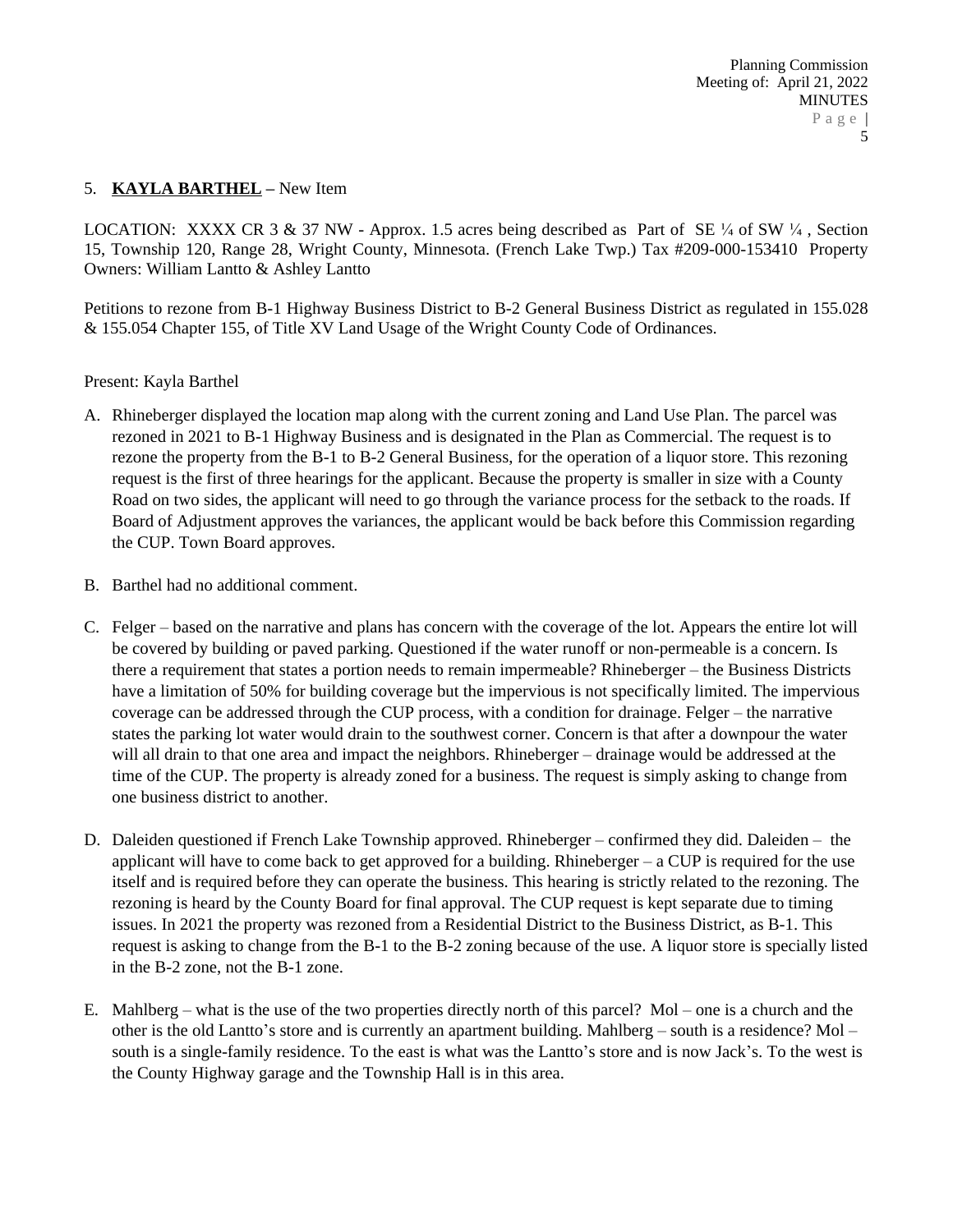- F. Mol drives this area daily and knows it well. As long as they can make their building fit, feels this will help French Lake Township grow.
- G. Felger moved to approve the rezoning to the County Board of Commissioners from B-1 Highway Business to B-2 General Business because the Board feels it meets the criteria laid out in the Land Use Plan and the Township approved. Seconded by Bravinder.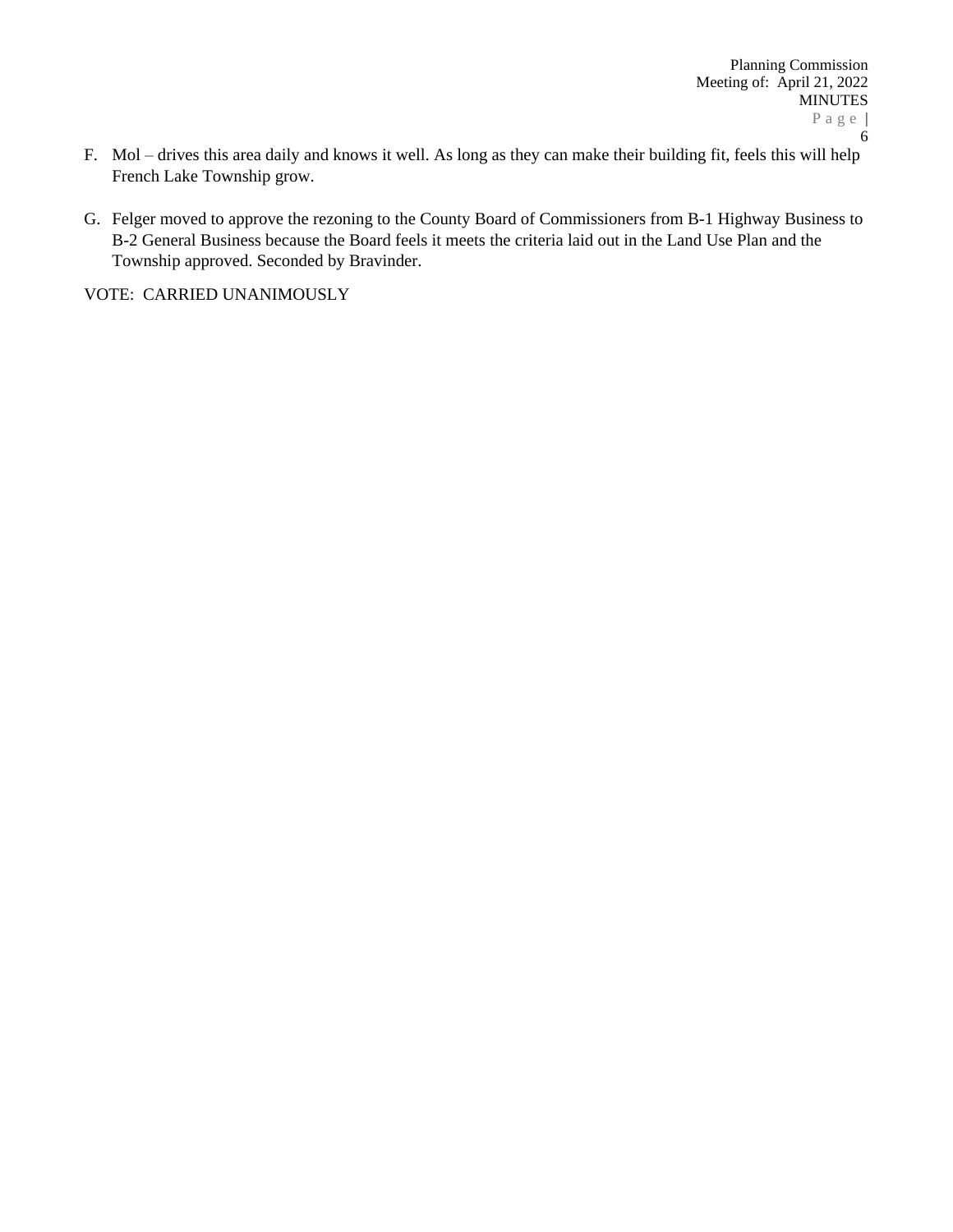### 6. **CRAIG BJORKLUND –** New

LOCATION: xxxx Quinlar Ave NW – Part of Government Lot 2 of Section 5, Township 120, Range 28, Wright County, Minnesota. (W. Sylvia - French Lake Twp.) Tax #209-000-051224

Petitions for a Conditional Use Permit as regulated in Section 155.029, 155.030(D), 155.048, 155.057 & 155.101 of Chapter 155, of Title XV Land Usage of Wright County Code of Ordinances for a land alteration to move approximately 3600 cubic yards on a backlot to prepare and level a site for a storage shed.

Present: Craig Bjorklund, Bernie Miller with MSTS

- A. Rhineberger displayed location and aerial maps. Parcel is a 1.4 acre back lot, created by the Board of Adjustment, that is required to stay owned in common with the applicant's lakeshore lot. The request is for a land alteration to move roughly 3,700 cubic yards that will create a level spot to build a 40 x 60 storage shed. A building this size is allowed on the parcel. The applicant will go through the BOA for a variance asking to position the structure within 50 ft. of the traveled portion of the township road. This is a unique situation where the platted road R-O-W is publicly owned but the road does not follow the legal lines. From a practical standpoint the setbacks are applied from where the road is traveled. The land alteration is to prepare the building pad for the shed that the applicant hopes to get approved with the BOA. Proposed grading plan shows infiltration basins that will keep water off the road. Natural area at bottom of the slope, by Quinn Ave., will capture the majority of the water. The applicant's lake lot was granted a variance for the home and septic system. With the purchase of this back lot the applicant plans to move the septic system from the home site to this parcel. They will be able to go with a standard system versus the smaller pretreatment system, approved with the variance. Township did approve.
- B. Bjorklund feels a lot of the drainage problems will be alleviated. There is a corner that is very hard to see around, this project will help with that sight line.
- C. Miller reviewed the site plan for the homesite and back lot. Initial conversation was changing the location of the existing driveway, that is used by several neighbors to access their homes and move that driveway to the south side of the lot. It was determined going that route would be more land alteration than the proposed plan. With the proposed plan there has been discussion about placing the well on this backlot. Doing so will help ease setback issues that neighbors would have for their septic systems. Elevations and drainage path were reviewed. SWCD did determine the natural basin is not a wetland.
- D. Mol stated he would like to consider a site visit. Being there is so much dirt being moved and a unique situation on Lake Sylvia. Felger – agreed to a site visit.
- E. Daleiden questioned if the applicant owns the properties towards the lake. Bjorklund confirmed he owns the lake lot. Neighbors are in favor of the project. They are excited that the draining and site view issues would be improved. Daleiden – does not see a reason for a site visit if neighbors don't have an objection. Mol – addressed the audience asking for any neighbors to step forward. No response from the audience.
- F. Bravinder asked the applicant to review the draining system. Miller using the displayed site plan, the draining system was explained.
- G. Felger moved to continue the hearing to May 12, 2022, for a site inspection.

Mol called for a second, hearing none – MOTION FAILED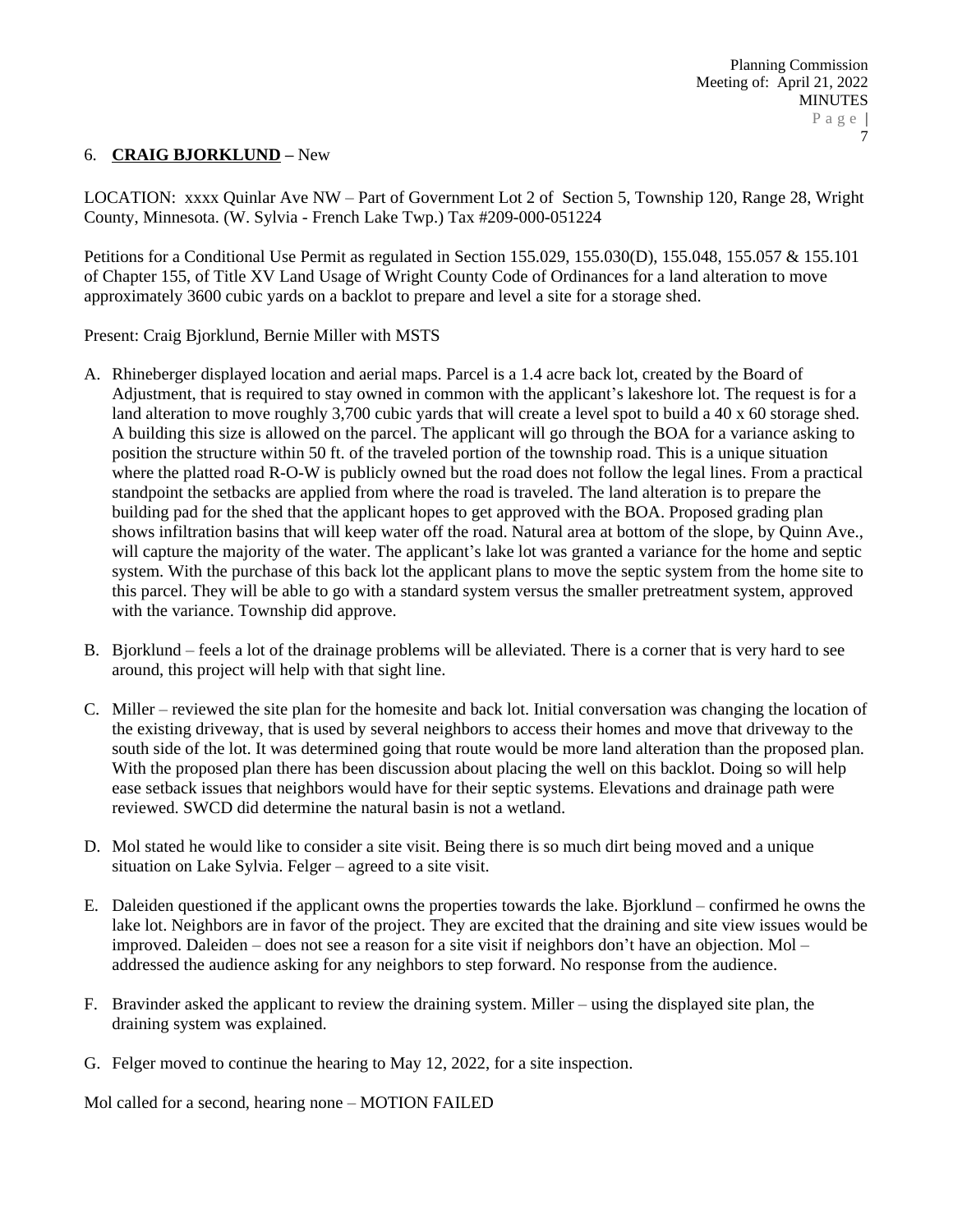Planning Commission Meeting of: April 21, 2022 MINUTES P a g e | 8

H. Greninger motioned to approve a land alteration to create a building pad on the site according to the applicant's proposed grading plan (Job No 2019-355) with the following conditions: 1) Infiltration basin must be installed as designed, 2) The proposed pressure bed location must be left undisturbed, and 3) Erosion control measures must be used where necessary. Seconded by Daleiden.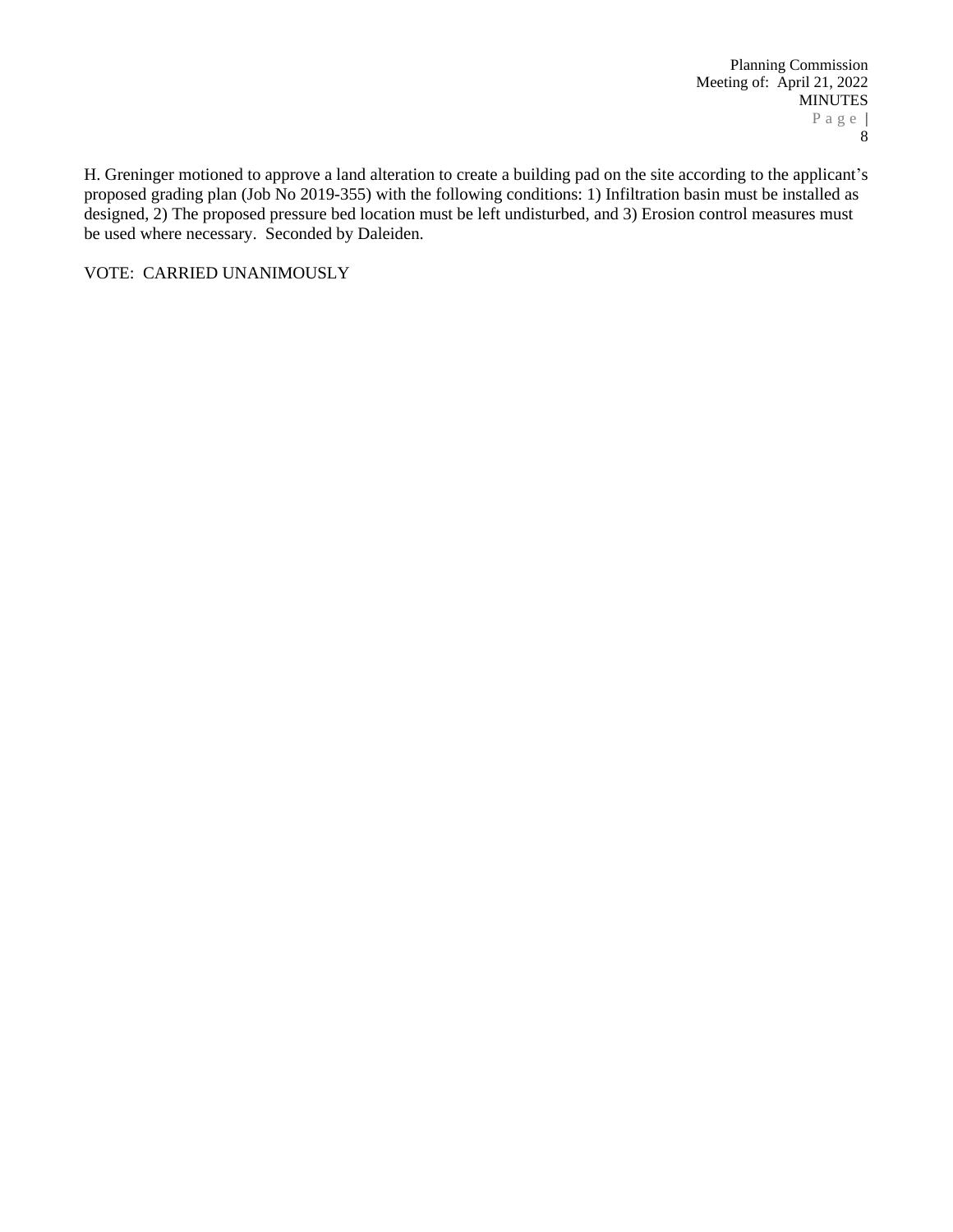### 7. **KIM MEESO (should read MEESO KIM) –** New Item

LOCATION: 7407 Quinn Ave NW – Part of Gov't Lot 2, Section 29, Township 121, Range 28, Wright County, Minnesota (W. Lake Sylvia – Southside Twp.) Tax # 217-000-294200 Property Owner: Tracy & Page Rickert

Petitions for a Conditional Use Permit as regulated in Section 155.029, 155.030(D), 155.048, 155.057 & 155.101 of Chapter 155, of Title XV Land Usage of Wright County Code of Ordinances to allow a land alteration of greater than 50 yards for the installation of boulder walls, rip rap and native plants. Also, to include installation of paver patio in the existing beach area. Total cut and fill to be approximately 150 yards.

Present: Kris Murphy with Backyard Reflections

- A. Rhineberger displayed the maps showing the property location and proposed site plan. The property is 38 acres with approximately 135 feet of frontage on the west shore of Lake Sylvia. The request is for 100-150 cubic yards of material brought in for a shoreland project. Plan is to create retaining walls and a lower entertainment area that will be between rip rap and bolder walls. Township approved.
- B. Murphy portion of the boulder wall structure is existing, with small boulders and patio area. Currently the wall is 370 sq. ft. with the plan to extend the area roughly 150 sq. ft. and will replace smaller boulders with larger ones. The proposal includes 75 sq. ft. of beach area with 55 sq. ft. of flagstone steppers. At the north end there is an existing lake shore boulder wall that will be replaced with a new wall. There is an area where buckthorn, poison ivy and scrub trees will be replaced with perennials and native grasses. Rip rap will be shored up where needed. The DNR Hydrologist visited the site and approved the shoreland proposal.
- C. Felger questioned if there is a structure near the lake. Rhineberger stated in the aerial photo there is a boat lift. Murphy confirmed there is not a structure on this site.
- D. Daleiden does DNR provided written permission? Murphy handed the written approval to Rhineberger. Rhineberger – the DNR will visit a site to verify that no work is being done below the Ordinary High-Water Mark. This project does not meet the threshold that would require a DNR permit. Daleiden questioned if SWCD needed to provide approval. Rhineberger – they are noticed for all public hearings. No reply was received.
- E. Bravinder motioned to approve a land alteration according to the landscape plans provided by Backyard Reflections, with the following conditions: 1) Existing drainage patterns must remain the same, 2) Erosion control must be installed where necessary, 3) All requirements of the DNR for the installation of rip rap must be followed. Seconded by Daleiden.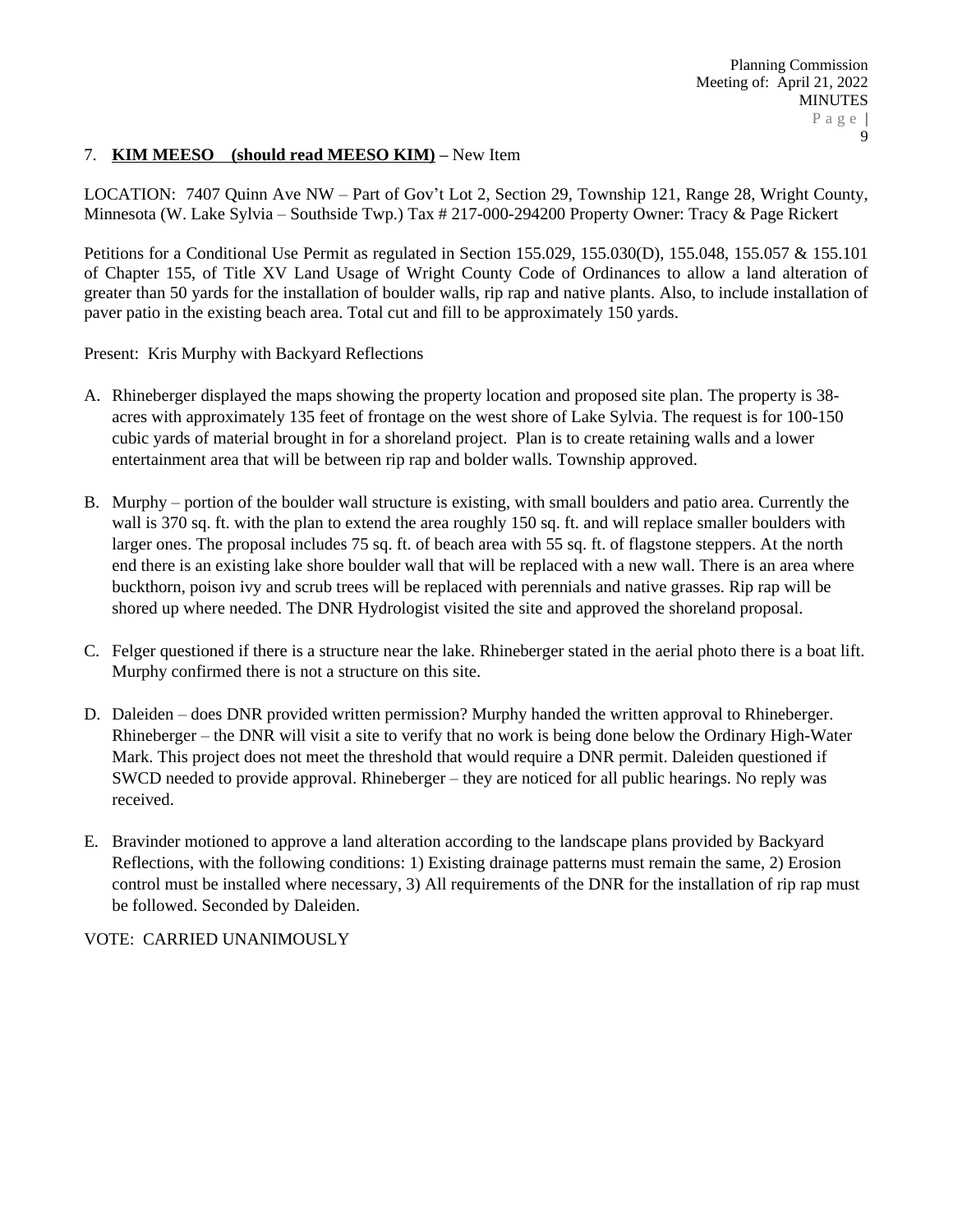#### 8. **ROBERT RACCHI–** New Item

LOCATION: 15007 County Road 27 NW – Part of N 1/2 of NW 1/4 Section 21, Township 122, Range 26, Wright County, Minnesota. (Silver Creek Twp.) Tax #216-100-212202 Property Owner: Schany Marital Trust

Petitions for a Conditional Use Permit to allow an over-the-road trucking company as regulated in Section 155.029 & 155.053(B), Chapter 155, Title XV, Land Usage & Zoning of the Wright County Code of Ordinances.

Present: Robert Racchi and Mark Newborn

- A. Rhineberger with the aerial photo displayed the site plan was reviewed. The property is currently zoned B-1 Highway Business and is in the Plan as Commercial. The site was originally permitted for RV sales. Nothing has operated at the site since 2007, except in 2011 with temporary storage of equipment and materials for the CAPX project. Request is for an over the road trucking business. The applicant is proposing to use the existing building as an office. Operating hours will be from 7:00 am to 4:00 pm, Monday through Friday. Repairs at site will be general maintenance of the trucks and trailers, such as oil and tire changes. Parking area displayed and reviewed. Township did provide approval.
- B. Racchi the operation is small with not a lot of traffic coming in and out. The hours will be the 7:00 am to 4:00 pm with no reason for the trucks to be at the site if the office is not open. A truck stop is across the interstate for overnight parking. Noise will be kept at a minimum. At most 3 trucks would come in during the course of a week. Roughly 3-5 trailers are stored on the property with 2 trucks. No outside equipment is serviced, and over-the-road trucks are not allowed to park on the property. The work done on equipment is extremely limited to minor repairs, such as oil changes. The major repairs are outsourced and done at locations off of the property. Waste is not out in the open. Tires get disposed of quickly with a vendor. Newborn – in the process of locking in waste and material disposal contracts. Racchi – the septic system was just inspected. The system in place is good for 15 people with the most the office will see is 2 people. The interior is 2 offices, training or briefing room and a bathroom.
- C. Johann Massmann Silver Creek Twp. resident no objection to the change in use. Concern is corner area of the lot and the condition of the fence, a dilapidated billboard and second operation on the site. Feels the Commission should visit the site. Good use of the business. Did notice water on the surface near the septic system but with an inspection being done that issue would have been caught. A little troubled they didn't come to the Commission for a CUP when they purchased the property.
- D. Racchi the corner area in question is being used by Hoffman Construction as a staging area for the I-94 project. If the County wants them gone, he is willing to ask them to leave. Mol – they should be gone at that end of the construction season or when the I-94 project is done. Racchi – indicated the end of October. Daleiden questioned where the septic system is located. Racchi – reviewed arial photo. There are areas of broken up blacktop that was cleaned up by Hoffman Construction, as best they could. The fence is in rough shape. The billboard has not had anything displayed since the RV business. Mol – questioned who owns the billboard. Racchi – assume the property owner. Kryzer – a billboard is a permitted use and not something this Commission has jurisdiction over. Mol – knows the property and travels County Road 75 frequently. If the mess and storage is for a construction company working on the I-94 project, not concerned as that will be gone before the end of the year. Feels this is a good location for this type of business.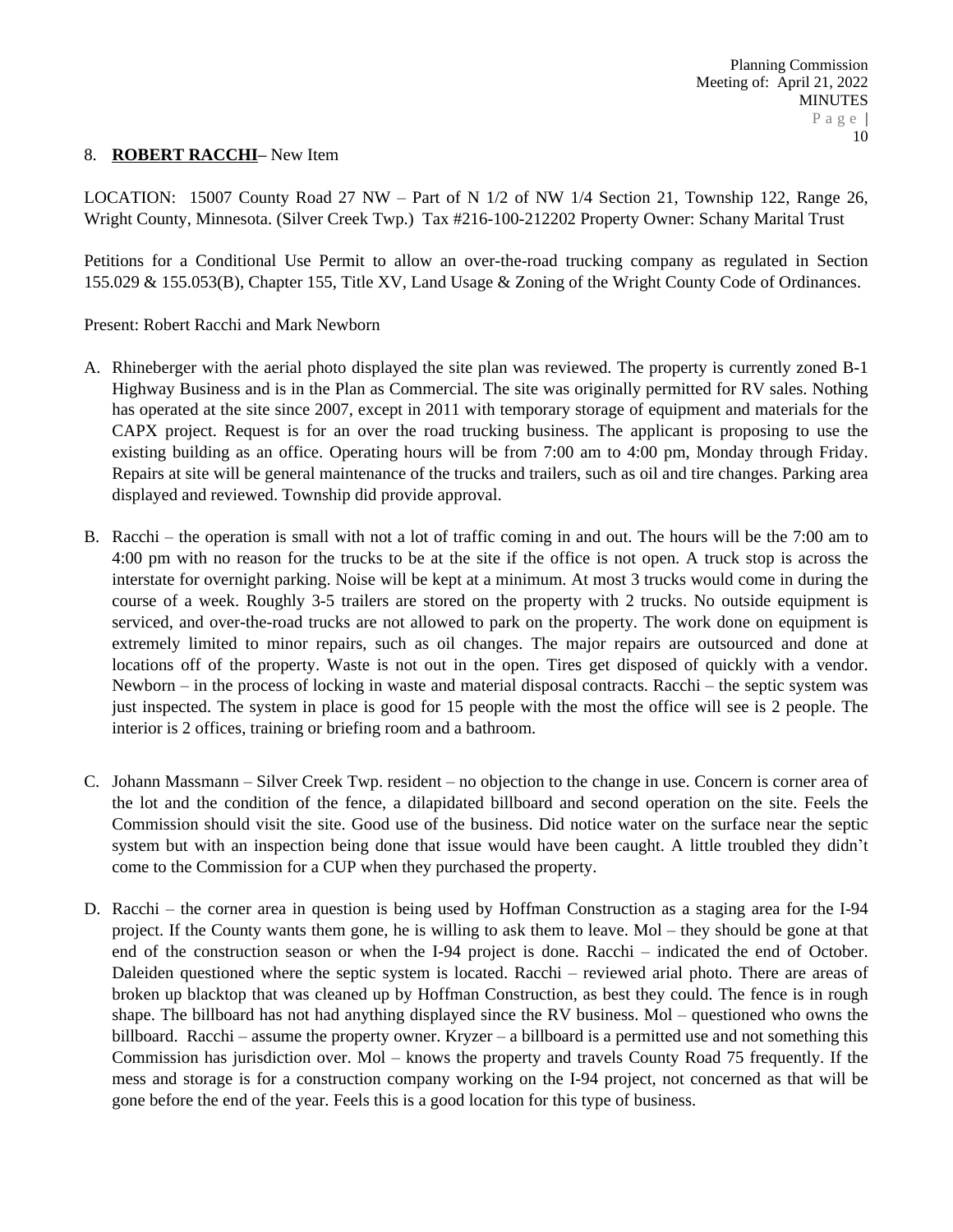- E. Mahlberg questioned if there are issues with the transmission line. Racchi no issues. Those lines are up about 100 ft. above them. Newborn – only obstruction are the pilings.
- F. Mol as far as trucks running or warming up, the freeway is going to be louder or just a loud as the truck running.
- G. Bravinder moved to a conditional use permit to allow an over-the road trucking operation in accord with the narrative and site plan provided by the application. Conditions: 1) operating hours are limited to 7:00 am to 4:00 pm Monday through Friday, 2) all sign regulation must be adhered to, and 3) all waste oil and hazardous materials must be properly disposed of or recycled. Motion seconded by Greninger.

*DISCUSSION: Rhineberger - there was discussion regarding storage for Hoffman Construction. Is that* something that the Commission wants to address with a condition? Daleiden and Mol stated they would like to *see a condition added to the motion. Mol suggested adding clean up by the end of the construction season.*

Bravinder amended his motion to include the following language. Condition 4) equipment being stored on the property for the I-94 project be removed and site cleaned up by 4/21/23. Greninger amended her second.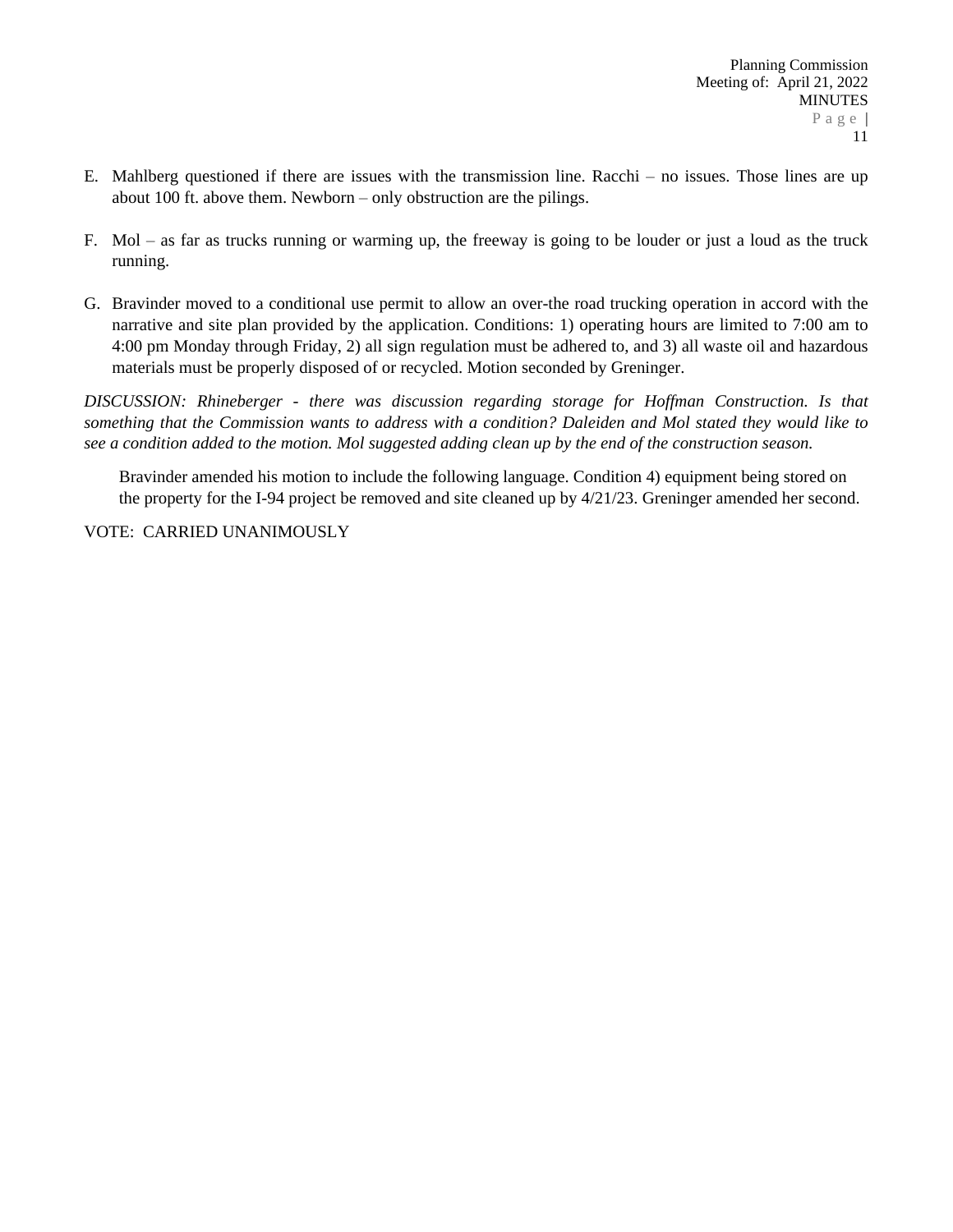#### 9. **KEVIN FOSTER–** New Item

LOCATION: 14650 – County Road 75 NW – Part of Gov't Lot 3 lying north of road; Part of NE 1/4 of NE 1/4 Section 21; and also, Part of the W  $\frac{1}{2}$  of the NW  $\frac{1}{4}$  Section 22, all in Township 122, Range 26, Wright County, Minnesota. (Silver Creek Twp.) Tax #216-100-211100 -211400 & -222300 Property owner: Russell V. Martie Homestead Tr. & RUSH-MAR Land Corp.

Petitions for a Conditional Use Permit to amend the existing Conditional Use Permit for the hot-mix asphalt plant that was granted in 2019 and extended in 2021 for the remainder of the 2022 season to change the type of hot-mix plant from a counter-flow plant to a parallel-flow plant as specified in the applicant's narrative, as regulated in Section 155.029, 155.048(D) & 155.100 Chapter 155, of Title XV Land Usage of the Wright County Code of Ordinances.

Present: Kevin Foster of MN Paving Materials

- A. Rhineberger displayed the aerial map of the location. The Commission will recognize this as the Johnson Pit. The property is located between I-94 and Locke Lake. This request is specifically related to Condition 15 of the 2021 Conditional Use Permit, which states the hot-mix plant located within the pit must be a counter-flow plant. The request before the Commission is to amend the CUP condition from a counter-flow plant to the parallel-flow plant. The applicant will have to explain if there is a difference between the plants. Township approved. No other comments were received.
- B. Foster the counter-flow plant that was at the site was from a sister company in Iowa. After last season that plant needed to go back to Iowa and the available plant is a parallel-flow plant. The only difference between the plants is the way the air gets fed and the burner. Mol questioned if there is a difference in exhaust. Foster – the exhaust is the same. Both plants have a bag house. This new plant would be receiving new bags.
- C. Johann Massmann Silver Creek Twp. resident lived in Township for 25 years and has dealt with the mining operation for years. The Township response, with listed conditions, for the 2004 CUP was provided to the Commission. Condition 3 states no bituminous plant ever is installed. When the I-94 project came up the Township, Lake Association and residents were supportive of the hot-mix plant but only because of the very temporary aspect of the project. The intention in 2004 and today is that the hot-mix plant is not at this site. Since 2004 many of the original conditions have changed. Based on the 2004 conversation this pit should have been a 10-year pit therefore a lot of citizens feel this pit should be gone by now. Some of these conditions being changed over the years might not be directly related to Mr. Foster and his part in the operation but it is important for us as taxpayers, Township residents and the Commission that we all live up to what was agreed upon. A photo from this deck, on Lock Lake, was provided to the Commission. Sunday evening when the hot-mix plant started up the provided photo shows the glow of what appears to be a flame. Since March of this year there has been quite a bit of fill and equipment brought in with the feeling being that the new plant is going to be located in a different location. Suggests that the Commission perform a site visit. Mol – the only item addressed today is Condition 15 and amending the type of plant. The overall CUP and conditions have been approved and are not part of the discussion. If the plant wasn't changing the applicant would not be before the Commission. Massmann – provided history because the feeling is that this plant is not going to go away. Mol – discussion should only be related to the request. Massmann – would like to see a condition which states the plant cannot be closer to the lake. Mr. Foster claims the plants are the same process. In Silver Creek Township a Mining Committee has been looking at the implementation of a mining ordinance. During a meeting with Martin Marietta their representative specifically state one plant is run at a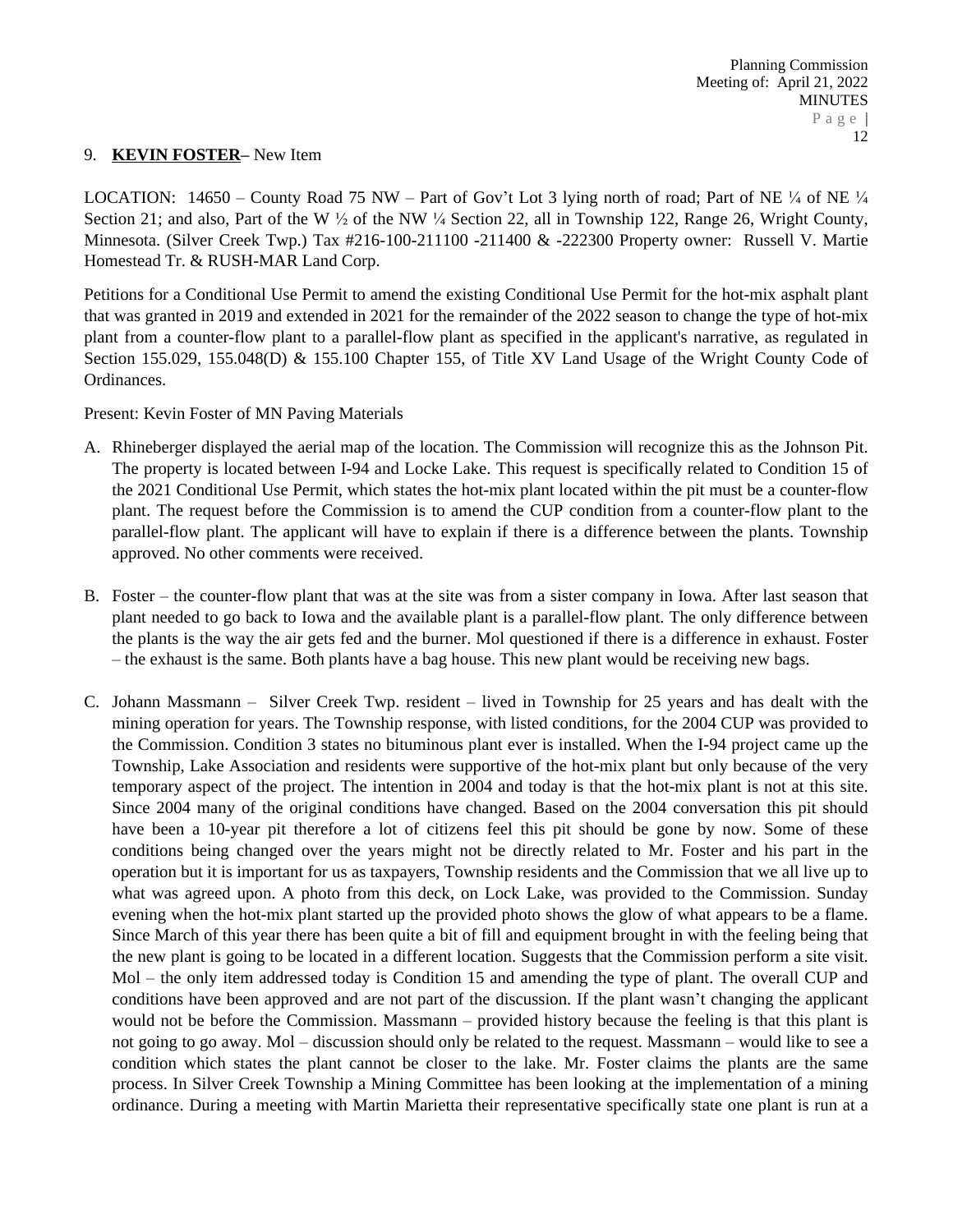cooler temperature and produces less emissions. Yet tonight testimony was given that there is no difference between the plants. County Staff should know which statement is the truth and if there is a difference in the plants. At a meeting the with Mining Ordinance Committee Mike Curry, with Martin Marietta, stated there is a huge difference between the two plants. Mol questioned which plant is better or worse. Massmann stated he does not remember which plant is preferred. Kryzer – the Chairman is asking if there is any specific harm that can be identified, with concrete evidence, dealing with the change in proposed plant operation. Massmann suggested viewing the YouTube testimony that was provided to the Mining Ordinance Committee during the meeting with Martin Marietta. Believes this change in plant is a benefit to the company, which is fine, but why grant it when they have everything they need to complete the project. The only reason Condition 3, from the 2004 CUP, was amended is because of the I-94 project. The company should live up to the original CUP. Why vote for a change when there isn't a known benefit?

- D. Kristen Todd Silver Creek Twp. resident read the Commission a statement from the EPA website regarding the difference between the two types of asphalt plants and described the emissions that come from a hot-mix plant. Concerned with what these emissions are doing to the area. Questioned why there is not an Environmental Assessment Report. Was not able to find where the County has done any due diligence with respect to the impact on the environment and the health of the people nearby, with respect to the asphalt plant. The residences nearby asked for an EAW, it was approved, and later decided against. In response to the EAW request one member from the Board stated that a lot of questions on the EAW could easily be answered. Contacted several agencies and got little answers. Would like to know how the County is monitoring whether the plant run off makes it into wells and water ways? How is the bagging mechanism properly being maintained? Other questions are related to emissions going into the air and water. Concern is Wright County is opening up itself to liability by not doing their due diligence. If an Environmental Study had been done many questions and concerns brought up could have possibly been addressed. Because a study wasn't done, she is here before the Commission to ask questions and voice concerns. Foster – the MNPCA testes the plants on a yearly basis. Part of that testing is of the stack and emissions. Mahlberg – does not believe that the County regulates the emissions. Kryzer confirmed the County does no testing or regulating of emissions.
- E. Mahlberg has a question on the difference between the counter-flow and parallel-flow plants. What he read on the EPA website is that there is not enough data to say there was a distinct different in emissions between the two systems. Foster – could not comment as that is not his area of expertise. Mahlberg – read directly from the EPA website that between the two systems there is not enough data that the parallel-flow emissions are greater than the counter-flow plant. Todd – regarding a pervious comment that emissions are not the responsibility of anyone here. The responsibility is to look out for the environment and the people of our County. The Commission should be looking at environmental impacts. Speaking to the comment that there is no discernable difference, not sure how to reconcile with what she read. Mahlberg – from the EPA.gov site the statement is that the EPA is not able to distinguish significant emissions difference between the two process designs. Therefore, the effect cannot be verified. The EAW study is irrelevant, unless there is something that clearly shows there is a significant difference between the plants. The EPA website has experts saying they cannot discern a difference. The request is to change a single condition of the CUP. Struggling to come up with a basis to not approve. Todd – if approval is based off of a single sentence from the EPA then the basis for non-approval should be based on two paragraphs from the EPA. Mahlberg asked to see the exact statement which was read by Ms. Todd. Todd – submitted the EPA statement for the record. Mahlberg – this request is a very narrow issue with a CUP that will expire at the end of the year. If this pit seeks to renew their CUP then a much larger discussion will be had. Todd – if staying narrowly focused than the attention should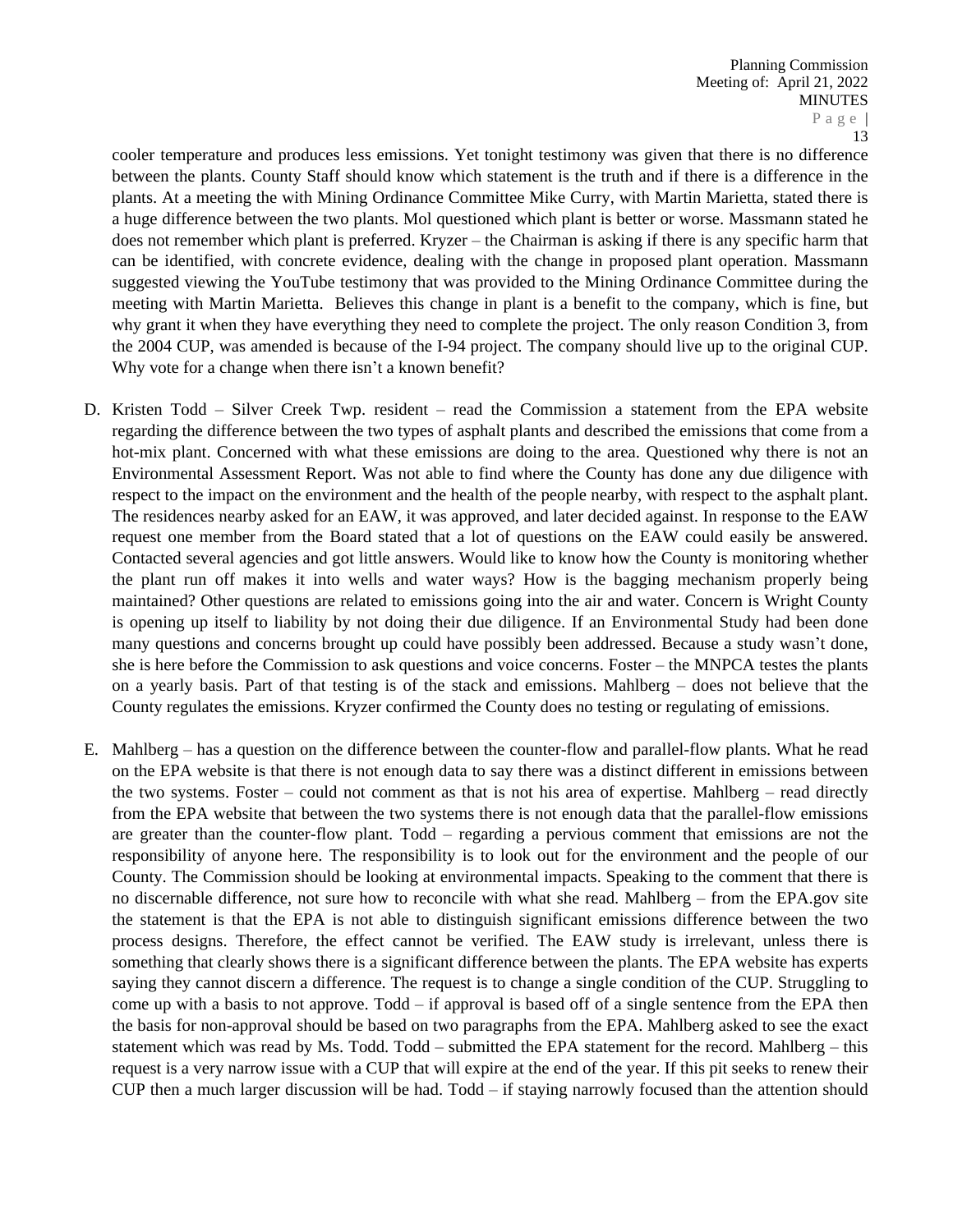be turned to the submitted EPA document which states there is a fundamental difference. Feels because nobody here tonight knew there could be a difference in the plants more time should be taken to review the emissions and compare. The plant operator shouldn't be the only source of information regarding the plants.

- F. Daleiden this permit only goes until the end of 2022. Rhineberger confirmed that at the end of the year they would need to request a renewal.
- G. Felger addressed the March 18, 2021, minutes. Discussion was being had on the estimated completion date of the I-94 project. The minutes state that Mr. Foster commented the project would be completed June 2022. Foster – believes what was said is the State of Minnesota had to give HCPCI Hoffman Construction until the end of July to complete. Felger read directly from the discussion section of the March 18, 2021, minutes. Summarized that the asphalt plant is specific to the I-94 project and would be gone when the I-94 project is done and completed. Foster – the current schedule is new concrete from Hasty to Monticello will be completed by mid-June, weather permitting. After that there will be 10 days of paving. When the I-94 project is completed the plant will be leaving. Felger – the plant should be gone by the end of this summer. Foster – agreed. Felger – from the exhibit Ms. Todd provided a few words stuck out. Specifically, the comment regarding the comparison between the two plants that one system may have greater emissions. Todd – the parallel-flow plant has greater emissions than the counter-flow plant. There is more information online regarding the difference between the two plants. Reviewing what other Counties had for research provided good information. Felger –the EPA statement stated the emissions may be greater in one system over the others. It was not stated that one definitely produced greater emissions. Mahlberg – read the statement submitted by Ms. Todd. The statement reads that emissions may be greater than in other processes. Felger questioned if emissions come out in both processes. Foster – correct. Mahlberg – in the document provided my Ms. Todd there is reference to Appendix 42, which is where the statement he found is located. Appendix 42 states there is not enough sufficient data for the EPA to say there is a significant difference between the two plants.
- H. Felger asked Mr. Massmann to explain the photo he presented. Massmann photo is of an orange glow that was taken from his deck last year when the plant either started up or was running for a while. Felger – is that a flame? Massmann – would assume it was a flame. An operator from Martin Marita testified to the Silver Creek Township Mining Ordinance Committee the difference in plants is related to the temperature at which the plant burns. The temperature change does affect the emissions. More information should be gathered before a decision is made. Felger questioned Mr. Foster if the company is licensed for the hot-mix plant on a yearly basis for both plants. Is the parallel-flow plant coming in current for the 2022 season? Foster – plants are tested once up and running and must pass before they can go into full production.
- I. Daleiden comment was made the plant would be operated 10 days this summer. Foster if the weather cooperates there would 10 days of paving left. Daleiden questioned if used for the shoulders and crossovers. Foster – believes there are temporary crossovers that will come out of the St. Cloud facility. Once the concrete is done this temporary plant will be used to complete the shoulders.
- J. Motion made by Felger to approve an amendment to the 2021 Conditional Use Permit (bullet point #15) to allow a parallel-flow plant instead of a counter-flow plant. All other conditions of the previous Conditional Use Permits must be followed. Condition: Plant limited to 10-12 operating days. Daleiden seconded the motion.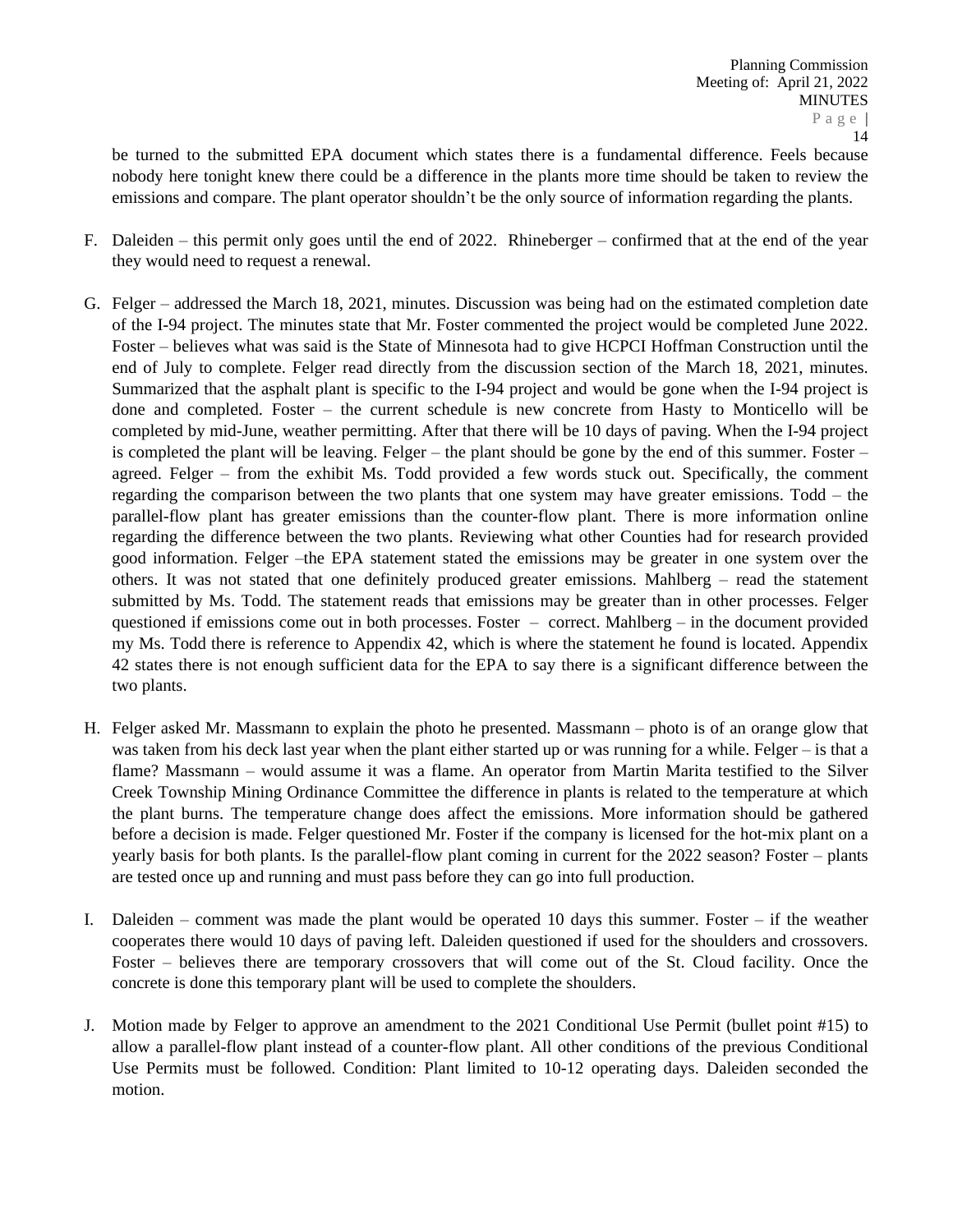DISCUSSION: Mol – concerned with limiting to 12 days and what the weather could do for operating days. If it ends up being 13 days now the operation is out of compliance for a single day. The plant is already limited to only the I-94 project. When that project is done the operation is done and the plant needs to be removed. Rhineberger  $-$  the Commission can restate the Condition that the plant is only for the I-94 project. Felger  $-$  Mr. Foster has stated the plant would be only operational for 10 days. Understands weather and the concern but wants the plant *gone when the work is done. Would be willing to add an additional few days.*

Bravinder stated he has been at every single meeting since the permitting process started for this plant. It has always been a concern to get the work done and the plant out of the aera as soon as possible. Changing from the counter-flow to a parallel-flow plant is not changing anything with the project. Everyone agrees they want the *plant gone as soon as possible. Concerned with setting specific dates on a project like this.*

*Mol – the Township did approve 7-0*

Daleiden questioned how many days the plant operated last year. Foster – estimated 60 days. Daleiden – was the 60 days just for the area from Monticello to Clearwater? Foster-correct. Hasty to Clearwater came out of the St. *Cloud facility as a special mix.*

Mahlberg – the first CUP had 16 conditions and after tonight roughly  $1/3$  have been amended. Not a huge fan of *the continued amending. The same applicants come before the Commission asking for extensions year after year. Voted against the last CUP request. If conditions are continually amended then do they really mean anything?* 

Felger – does not remember a single mining operation that has been denied. Extensions are always granted and maybe the Commission should start saying no. Would like to see a set number of operating days so the operation performs. Mr. Foster was asked what number of days would be realistic for the work to be completed. Foster  $-15$ days and if not done the rest will have to come out of the St. Cloud facility. The plant will run 1/2 days, does that count as a full or half day? There is no reason they should not be done in 10 days, but weather is not predictable. *Felger – hearing there is no reason to come back asking for an extension. Foster – correct.* 

Greninger – if not approved tonight what would happen with the plant? Foster – 60 trucks would be on the road hauling from St. Cloud. Mahlberg questioned if that is a counter-flow plant. Foster – all plants that they have in *Minnesota are parallel-flow.* 

Rhineberger  $-$  if limited to the number of days there needs to be a mechanism for Staff to be notified. Staff is not able to verify there is a violation if not notified when the plant is running. Foster  $-MN$  Dot has a daily log of *everything occurring with the project.* 

Daleiden moved to amend the motion with the Condition to read "Plant limited to 15 operating days". Felger accepted the motion.

VOTE: CARRIED; NAY: Bravinder, Greninger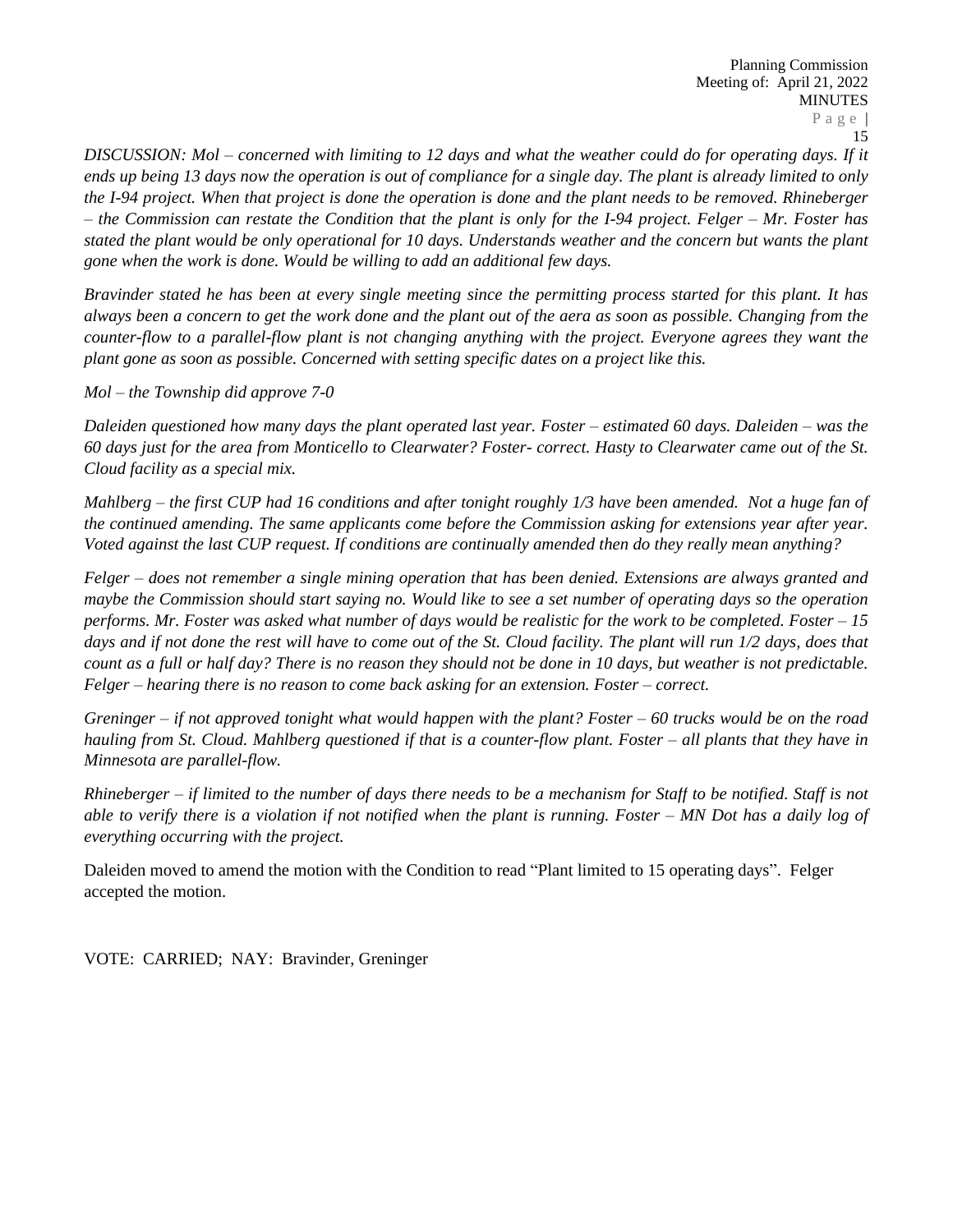1. **JACKI DOTY** – held over from the beginning of the meeting

Present: Applicant or representative not present

- A. Rhineberger applicant not present. Confirmed the M.S. 15.99 waiver form has been signed. There has been a lot of conversation with staff and applicant but unsure if there was an actual statement reminding applicant to be at tonight's meeting.
- B. Kryzer suggested the item be continued to May 12, 2022. With the location of the hearing to be at the new location of 3650 Braddock Ave NE, Buffalo. Daleiden – questioned if new notifications would be sent. Kryzer – confirmed renotification would be necessary.
- C. On a motion by Daleiden, seconded by Felger, all voted to continue the item to May 12, 2022, because the applicant did not show.

VOTE: CARRIED UNANIMOUSLY

# 10. **POSTING OF PLANNING COMMISSION MEETINGS –** New Item

- A. Kryzer noted the Commission should take action to designate the new Government Center lobby display box will be the official location for public meeting notices.
- B. On a motion by Greninger, seconded by Mahlberg, all voted to designate the lobby display box located at 3650 Braddock Ave NE, Buffalo, MN to be the official location for public hearing postings.

#### 11. **ACTION TO ACCEPT THE FINAL PLAT OF ENGLUND SHORES (Robert Englund)**

On a motion by Mahlberg, seconded by Greninger, all voted to approve the final plat of Englund Shores and authorize the Chairman's signature.

#### 12. **ACTION TO ACCEPT THE FINAL PLAT OF FRANKLIN RIDGE (Estates Development)**

On a motion by Bravinder, seconded by Greninger, all voted to approve the final plat of Franklin Ridge and authorize the Chairman's signature.

#### **DISCUSSION ITEM**

Mike P. Paschke Outdoor Storage CUP (Tax# 215-062-003040)

Rhineberger – staff member Marquart had been working with a property owner regarding an existing CUP in the Whispering Winds Industrial Park. The Whispering Winds Plat has a specific condition that impervious coverage cannot exceed 50% of the lot area. In the I, B-1 and B-2 Districts the rule states that no more than 50% can be covered by building. In this case the entire plat was conditioned at 50% impervious or less. This property is more or less 100% covered by a gravel parking area. The approved CUP has a condition which states gravel cannot exceed 50%. The proposed building has yet to be built but there is exterior storage. The exterior storage isn't the problem, it